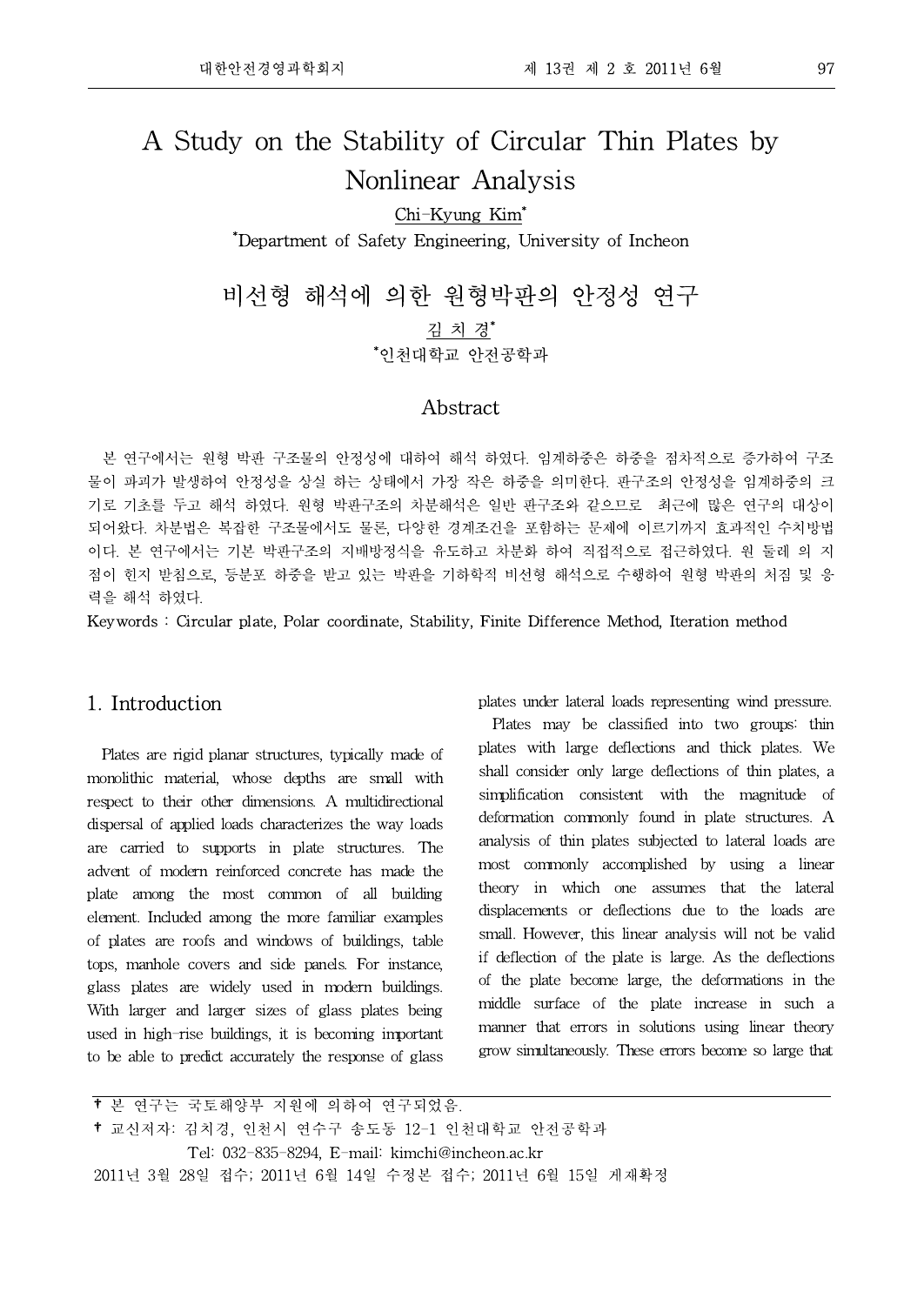linear solutions containing displacements and stresses totally disagree with experimental data. Thus, the nonlinear plate for theory developed by von Karman is used for the analysis of thin plates[5,7]. The nonlinear differential equations of the plate were first derived by von Karman in 1910 following initial work on large deflections by Kirchhoff. He coupled the effects of in-plane force with out-of-plane deflections. Closed form solutions for this theory, even for simple rectangular plates, are known. In 1936, Kaiser solved a uniformly laterally loaded, simply supported, square plate problem[1]. He solved the problem by using the finite difference method and supported solutions with experimental results using a thin square plate. A large number of research works has been reported in the area of finite difference of plate flexure problems such as large displacement analysis, plate vibrations, stress concentration problems etc[2,3,4,6]. The primary objective of this study is to develop a mathematical model which can analyze thin, circular plates which is subjected to lateral pressure. Complete finite difference representation of the circular plate is involved. Based on the von Karman theory of plates and using the finite difference method, we developed a computer program which determines the deflections and stresses in simply supported circular thin plates.

## 2. Nonlinear Differential Equations of Circular Plate

The governing differential equations of a thin plate under lateral load  $q$  per unit area in Cartesian coordinates is as follows:

$$
D\Delta^{4}w(x,y) = q(x,y) + tL(w,\phi)
$$
 (1)

$$
\Delta^4 \phi = -\frac{E}{2} L(w, w) \tag{2}
$$

where the differential operator  $\Delta^4$  and L, applied to  $\Delta^4$ 

w and 
$$
\phi
$$
, are defined as  
\n
$$
\Delta^4 = \frac{\partial^4}{\partial x^4} + 2 \frac{\partial^4}{\partial x^2 \partial y^2} + \frac{\partial^4}{\partial y^4}
$$
\n
$$
L(w, \phi) = \frac{\partial^2 w}{\partial x^2} \frac{\partial^2 \phi}{\partial y^2} + \frac{\partial^2 \phi}{\partial x^2} \frac{\partial^2 w}{\partial y^2} - 2 \frac{\partial^2 w}{\partial x \partial y} \frac{\partial^2 \phi}{\partial x \partial y}
$$

 $w(x,y)$  is the transverse deflection of the plate,  $\phi$  is the membrane stress function,  $q(x,y)$  is the intensity of the downward distributed load, and  $D$  is the stiffness of the plate related to the modulus of elasticity  $E$ , the thickness of the plate  $t$ , and the Poisson's ratio  $\mu$  as  $D = E t^3/12(1-\mu^2)$ . Polar coordinates sometimes simplify problems with curved or circular boundaries. As the plate is circular, it is most suitable to use polar coordinates to express the governing equation and the finite differences. A  $point(x,y)$  in Cartesian coordinates is represented by the polar coordinates( $\rho,\alpha$ ), where the transformation is given by

$$
x = \rho \cos \alpha
$$
,  $y = \rho \sin \alpha$ 

or

$$
x = \rho \cos \alpha, \quad y = \rho \sin \alpha
$$
  
or  

$$
\rho = \sqrt{x^2 + y^2}, \qquad \alpha = \tan^{-1} \frac{y}{x}
$$

Thus

Thus  
\n
$$
\frac{\partial \rho}{\partial x} = \frac{x}{\sqrt{x^2 + y^2}} = \frac{x}{\rho} = \cos \alpha
$$
\n
$$
\frac{\partial \rho}{\partial y} = \frac{y}{\sqrt{x^2 + y^2}} = \frac{y}{\rho} = \sin \alpha
$$
\n
$$
\frac{\partial \alpha}{\partial x} = -\frac{y/x^2}{1 + (y/x)^2} = -\frac{y}{\rho^2} = -\frac{\sin \alpha}{\rho}
$$
\n
$$
\frac{\partial \alpha}{\partial y} = \frac{1/x}{1 + (y/x)^2} = \frac{x}{\rho^2} = \frac{\cos \alpha}{\rho}
$$

Consider a function  $w(\rho,\alpha)$  in which  $\rho$  and  $\alpha$  are functions of  $x$  and  $y$ . The partial derivatives of  $w$  $(\rho,\alpha)$  with respect to x and y are transformed to those in respect to  $\rho$  and  $\alpha$  by

those in respect to 
$$
\rho
$$
 and  $\alpha$  by  
\n
$$
\frac{\partial w}{\partial x} = \frac{\partial w}{\partial \rho} \frac{\partial \rho}{\partial x} + \frac{\partial w}{\partial \alpha} \frac{\partial \alpha}{\partial x} = \frac{\partial w}{\partial \rho} \cos \alpha - \frac{\partial w}{\partial \alpha} \frac{\sin \alpha}{\rho}
$$

$$
\frac{\partial w}{\partial y} = \frac{\partial w}{\partial \rho} \frac{\partial \rho}{\partial y} + \frac{\partial w}{\partial \alpha} \frac{\partial \alpha}{\partial y} = \frac{\partial w}{\partial \rho} \sin \alpha + \frac{\partial w}{\partial \alpha} \frac{\cos \alpha}{\rho}
$$

and

and  
\n
$$
\frac{\partial^2 w}{\partial x^2} = \frac{\partial^2 w}{\partial \rho^2} \cos^2 \alpha + \frac{\partial w}{\partial \rho} \frac{\sin^2 \alpha}{\rho^2}
$$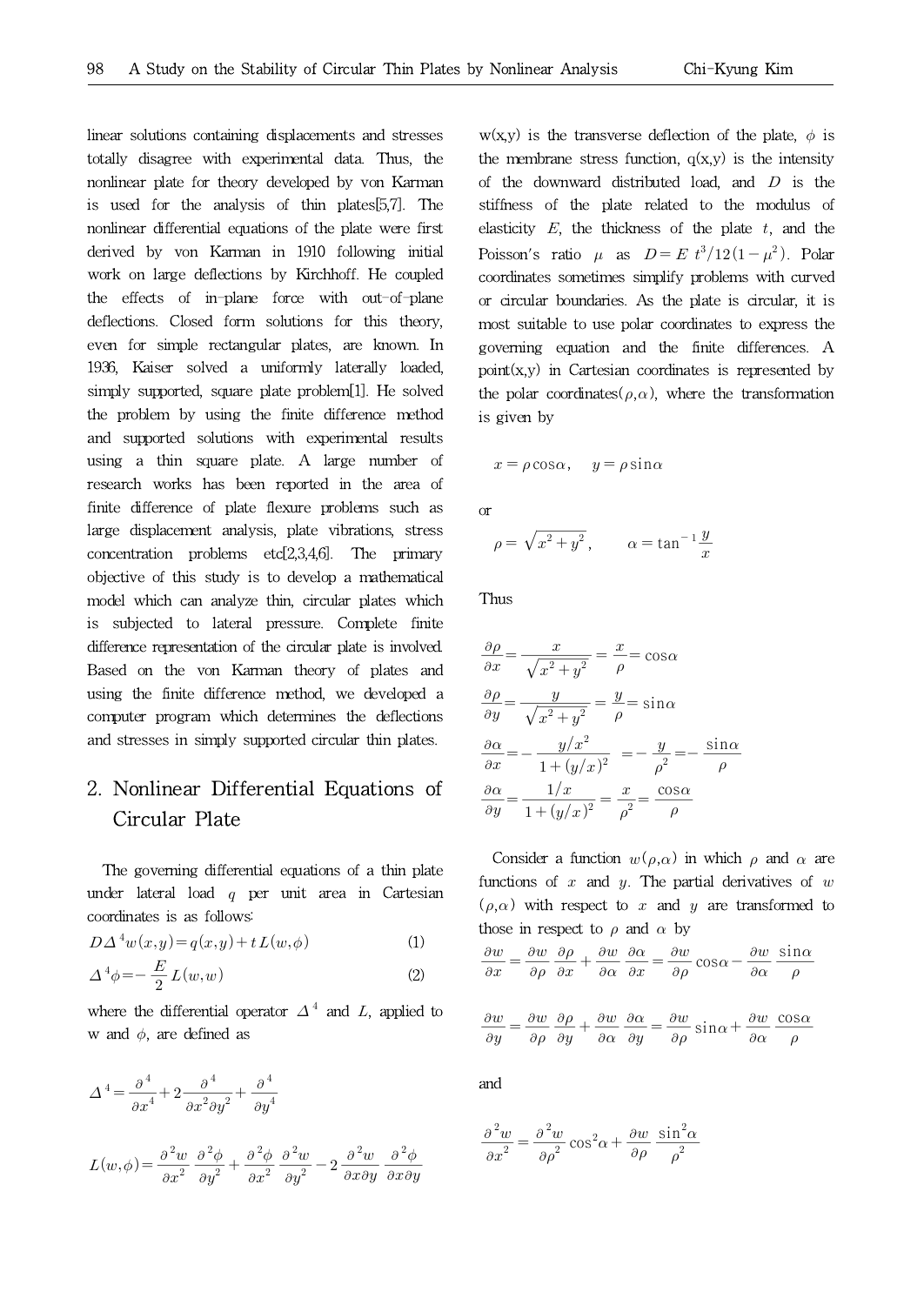\n
$$
\mathbf{u} \cdot \mathbf{v} \cdot \mathbf{v} \cdot \mathbf{v} \cdot \mathbf{v} \cdot \mathbf{v} \cdot \mathbf{v} \cdot \mathbf{v} \cdot \mathbf{v} \cdot \mathbf{v} \cdot \mathbf{v} \cdot \mathbf{v} \cdot \mathbf{v} \cdot \mathbf{v} \cdot \mathbf{v} \cdot \mathbf{v} \cdot \mathbf{v} \cdot \mathbf{v} \cdot \mathbf{v} \cdot \mathbf{v} \cdot \mathbf{v} \cdot \mathbf{v} \cdot \mathbf{v} \cdot \mathbf{v} \cdot \mathbf{v} \cdot \mathbf{v} \cdot \mathbf{v} \cdot \mathbf{v} \cdot \mathbf{v} \cdot \mathbf{v} \cdot \mathbf{v} \cdot \mathbf{v} \cdot \mathbf{v} \cdot \mathbf{v} \cdot \mathbf{v} \cdot \mathbf{v} \cdot \mathbf{v} \cdot \mathbf{v} \cdot \mathbf{v} \cdot \mathbf{v} \cdot \mathbf{v} \cdot \mathbf{v} \cdot \mathbf{v} \cdot \mathbf{v} \cdot \mathbf{v} \cdot \mathbf{v} \cdot \mathbf{v} \cdot \mathbf{v} \cdot \mathbf{v} \cdot \mathbf{v} \cdot \mathbf{v} \cdot \mathbf{v} \cdot \mathbf{v} \cdot \mathbf{v} \cdot \mathbf{v} \cdot \mathbf{v} \cdot \mathbf{v} \cdot \mathbf{v} \cdot \mathbf{v} \cdot \mathbf{v} \cdot \mathbf{v} \cdot \mathbf{v} \cdot \mathbf{v} \cdot \mathbf{v} \cdot \mathbf{v} \cdot \mathbf{v} \cdot \mathbf{v} \cdot \mathbf{v} \cdot \mathbf{v} \cdot \mathbf{v} \cdot \mathbf{v} \cdot \mathbf{v} \cdot \mathbf{v} \cdot \mathbf{v} \cdot \mathbf{v} \cdot \mathbf{v} \cdot \mathbf{v} \cdot \mathbf{v} \cdot \mathbf{v} \cdot \mathbf{v} \cdot \mathbf{v} \cdot \mathbf{v} \cdot \mathbf{v} \cdot \mathbf{v} \cdot \mathbf{v} \cdot \mathbf{v} \cdot \mathbf{v} \cdot \mathbf{v} \cdot \mathbf{v} \cdot \mathbf{v} \cdot \mathbf{v} \cdot \mathbf{v} \cdot \mathbf{v} \cdot \mathbf{v} \cdot \mathbf{v} \
$$

$$
\frac{\partial^2 w}{\partial y^2} = \frac{\partial^2 w}{\partial \rho^2} \sin^2 \alpha + \frac{\partial w}{\partial \rho} \frac{\sin^2 \alpha}{\rho^2} + 2 \frac{\partial^2 w}{\partial \alpha \partial \rho} \frac{\sin \alpha \cos \alpha}{\rho} - 2 \frac{\partial w}{\partial \alpha} \frac{\sin \alpha \cos \alpha}{\rho^2} + \frac{\partial^2 w}{\partial \alpha \partial \rho} \frac{\sin \alpha \cos \alpha}{\rho^2} + \frac{\sin \alpha \cos \alpha}{\rho^2} + \frac{\sin \alpha \cos \alpha}{\rho^2} + \frac{\sin \alpha \cos \alpha}{\rho^2} + \frac{\sin \alpha \cos \alpha}{\rho^2} + \frac{\cos \alpha}{\rho^2} + \frac{\cos \alpha}{\rho^2} + \frac{\cos \alpha}{\rho^2} + \frac{\cos \alpha}{\rho^2} + \frac{\cos \alpha}{\rho^2} + \frac{\cos \alpha}{\rho^2} + \frac{\cos \alpha}{\rho^2} + \frac{\cos \alpha}{\rho^2} + \frac{\cos \alpha}{\rho^2} + \frac{\cos \alpha}{\rho^2} + \frac{\cos \alpha}{\rho^2} + \frac{\cos \alpha}{\rho^2} + \frac{\cos \alpha}{\rho^2} + \frac{\cos \alpha}{\rho^2} + \frac{\cos \alpha}{\rho^2} + \frac{\cos \alpha}{\rho^2} + \frac{\cos \alpha}{\rho^2} + \frac{\cos \alpha}{\rho^2} + \frac{\cos \alpha}{\rho^2} + \frac{\cos \alpha}{\rho^2} + \frac{\cos \alpha}{\rho^2} + \frac{\cos \alpha}{\rho^2} + \frac{\cos \alpha}{\rho^2} + \frac{\cos \alpha}{\rho^2} + \frac{\cos \alpha}{\rho^2} + \frac{\cos \alpha}{\rho^2} + \frac{\cos \alpha}{\rho^2} + \frac{\cos \alpha}{\rho^2} + \frac{\cos \alpha}{\rho^2} + \frac{\cos \alpha}{\rho^2} + \frac{\cos \alpha}{\rho^2} + \frac{\cos \alpha}{\rho^2} + \frac{\cos \alpha}{\rho^2} + \frac{\cos \alpha}{\rho^2} + \frac{\cos \alpha}{\rho^2} + \frac{\cos \alpha}{\rho^2} + \frac{\cos \alpha}{\rho^2} + \frac{\cos \alpha}{\rho^2} + \frac{\cos \alpha}{\rho^2} + \frac{\cos \alpha}{\rho^2} + \frac{\cos \alpha}{\rho^2
$$

becor  
\n
$$
\frac{\partial^2 w}{\partial x \partial y} = \frac{1}{2} \sin 2\alpha \frac{\partial^2 w}{\partial \rho^2} - \frac{1}{\rho^2} \cos 2\alpha \frac{\partial w}{\partial \alpha} - \frac{1}{2\rho^2} \sin 2\alpha
$$
\n
$$
\frac{\partial^2 w}{\partial \alpha^2} - \frac{1}{2\rho} \sin 2\alpha \frac{\partial w}{\partial \alpha} + \frac{1}{\rho} \cos 2\alpha \frac{\partial^2 w}{\partial \alpha \partial \rho}
$$
\nbecon

Additional derivatives can be obtained by further differentiation of these basic expressions. The differential operator  $\Delta^4$  and L, applied to w and  $\phi$ , 4 are defined as

$$
\Delta^4 w = \Delta^2 (\Delta^2 w)
$$
  
=  $(\frac{\partial^2}{\partial \rho^2} + \frac{1}{\rho} \frac{\partial}{\partial \rho} + \frac{1}{\rho^2} \frac{\partial^2}{\partial \alpha^2})$   
 $(\frac{\partial^2}{\partial \rho^2} + \frac{1}{\rho} \frac{\partial}{\partial \rho} + \frac{1}{\rho^2} \frac{\partial^2}{\partial \alpha^2})w$  (3)

$$
L(w, \phi) = \frac{\partial^2 w}{\partial \rho^2} \left( \frac{1}{\rho} \frac{\partial \phi}{\partial \rho} + \frac{1}{\rho^2} \frac{\partial^2 \phi}{\partial \alpha^2} \right) + \left( \frac{1}{\rho} \frac{\partial w}{\partial \rho} + \frac{1}{\rho^2} \right)
$$

When the plate is subjected to forces symmetrical to the origin, the deflection and membrane stress will be independent of  $\alpha$ , and Equation(1) and(2) become

$$
\Delta^4 w = \left(\frac{\partial^2}{\partial \rho^2} + \frac{1}{\rho} \frac{\partial}{\partial \rho}\right) \left(\frac{\partial^2}{\partial \rho^2} + \frac{1}{\rho} \frac{\partial}{\partial \rho}\right) w
$$
  

$$
= \frac{\partial^4 w}{\partial \rho^4} + \frac{2}{\rho} \frac{\partial^3 w}{\partial \rho^3} - \frac{1}{\rho^2} \frac{\partial^2 w}{\partial \rho^2} + \frac{1}{\rho^3} \frac{\partial w}{\partial \rho}
$$
  

$$
L(w, \phi) = \frac{1}{\rho} \frac{\partial^2 w}{\partial \rho^2} \frac{\partial \phi}{\partial \rho} + \frac{1}{\rho} \frac{\partial w}{\partial \rho} \frac{\partial^2 \phi}{\partial \rho^2}
$$

From this expression  $L(w, w)$  can be obtained by substituting w for  $\phi$ . The moments  $M_r$ ,  $M_\alpha$  and poin  $M_{r\alpha}$  then have the same values as the moments the

 $M_x$ ,  $M_y$ , and  $M_{xy}$  at the same point, and by substituting  $\alpha = 0$ . When the plate is subjected to forces symmetrical to the origin, the deflection will be independent of  $\alpha$  and  $M_{r\alpha}$  and  $Q_{\alpha}$  are vanished. The radial moment  $M_r$ , the tangential moment  $M_\alpha$ , the radial shear force  $Q_r$  per unit circumference become

$$
M_r = -D\left(\frac{\partial^2 w}{\partial \rho^2} + \mu \frac{1}{\rho} \frac{\partial w}{\partial \rho}\right)
$$
  

$$
M_\alpha = -D\left(\frac{1}{\rho} \frac{\partial w}{\partial \rho} + \mu \frac{\partial^2 w}{\partial \rho^2}\right)
$$
  

$$
Q_r = -D \frac{\partial}{\partial \rho} \left(\frac{\partial^2 w}{\partial \rho^2} + \frac{1}{\rho} \frac{\partial w}{\partial \rho}\right)
$$

The notations and their positive directions are shown in Figure 1.

#### 3. Finite Difference Discretization Equation

 $\frac{1}{2}$  these equations are associated with complicated Many structural problems, such as bending of plates, involve partial differential equations. When loading or boundary conditions their exact solution presents a formidable problems. One powerful tool in solving these equations is the method of finite differences. The method of finite differences replaces the plate differential equation and the expressions defining the boundary conditions with equivalent difference equation of a set of algebraic equations, written for every nodal point within the plate.

> Solutions of the governing differential equations as shown in Equation(3) and (4) by the finite difference method also need proper finite difference approximations for the boundary conditions. Since the central finite difference equations are used, some fictitious points outside the domain of the plate are required. If the pivotal point is located one point on the boundary, we must introduce four more fictitious point outside domain of the plate. Deflections of these fictitious points can be expressed in terms of deflections of the nearby points located on the plate using the boundary conditions. By using the generalized finite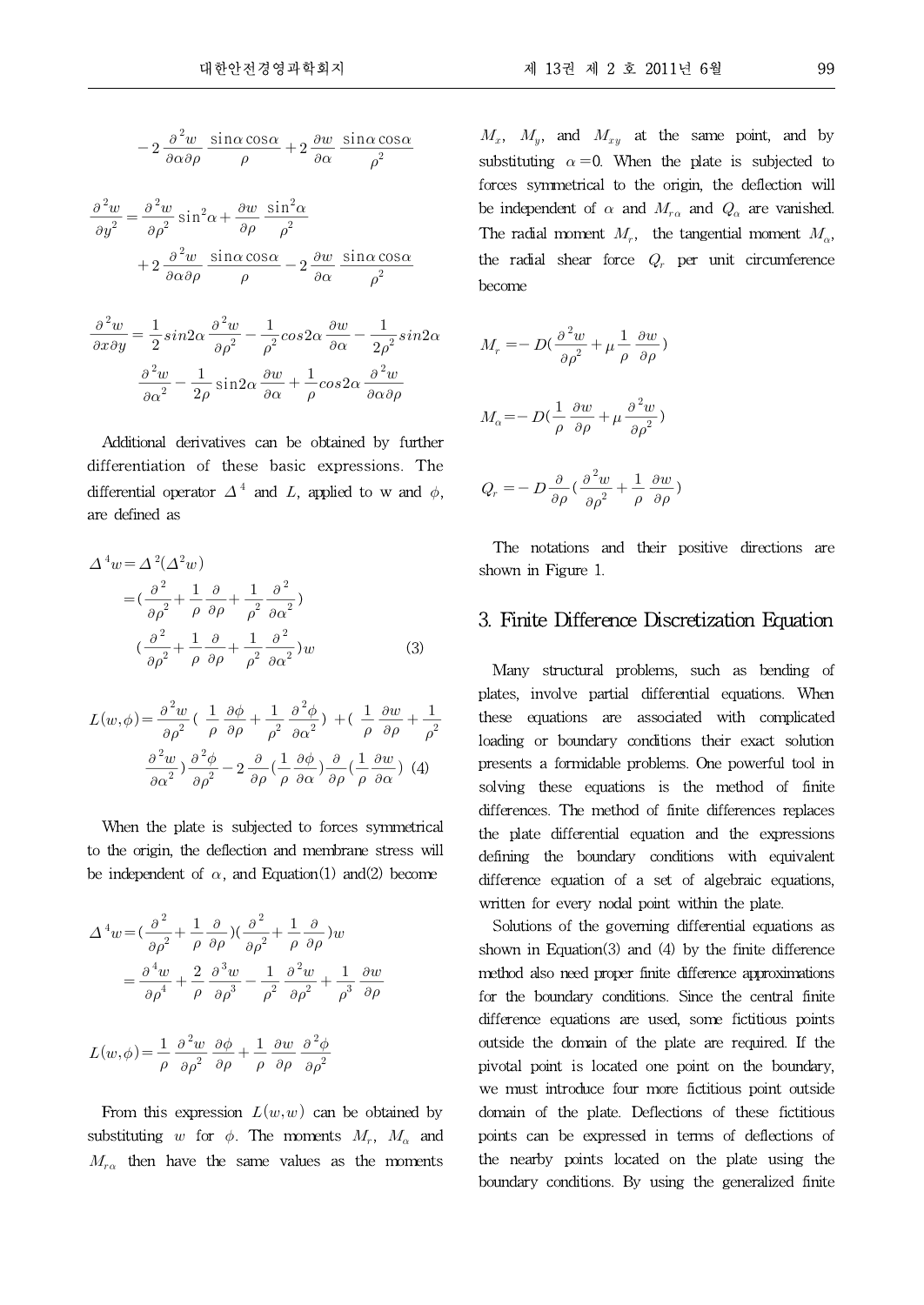difference model, the finite difference expressions for the finite difference expressions for the governing equations, radial moment, tangential moment and transverse shear force are represented for a general point  $i$  within the domain can be presented as follows:

$$
\Delta^{4}w = \left(\frac{1}{h^{4}} + \frac{1}{\rho h^{3}}\right) w_{i+2} - \left(\frac{4}{h^{4}} + \frac{2}{\rho h^{3}} + \frac{1}{\rho^{2}h^{2}} - \frac{1}{2\rho^{3}h}w_{i+1} + \left(\frac{6}{h^{4}} + \frac{2}{\rho^{2}h^{2}}\right)w_{i} - \left(\frac{4}{h^{4}} - \frac{2}{\rho h^{3}}\right)w_{i} \text{ with } i \text{ is } \frac{1}{\rho h^{2}h^{2}}\right)w_{i-1} + \left(\frac{1}{h^{4}} - \frac{1}{\rho h^{3}}\right)w_{i-2} \text{ linear as}
$$
\n
$$
L(w,\phi) = \frac{1}{2\rho h^{3}}\left[\left(w_{i+1} - 2w_{i} + w_{i-1}\right)\left(\phi_{i+1} - \phi_{i-1}\right) - \left[\text{K}\right]\left\{w\right\}\right]
$$
\n
$$
L(w,\phi) = \frac{1}{2\rho h^{3}}\left[\left(w_{i+1} - 2w_{i} + w_{i-1}\right)\left(\phi_{i+1} - \phi_{i-1}\right) - \left[\text{K}\right]\left\{w\right\}\right]
$$

$$
L(w, \phi) = \frac{1}{2\rho h^3} \left[ (w_{i+1} - 2w_i + w_{i-1}) ( \phi_{i+1} - \phi_{i-1}) \right. + (w_{i+1} - w_{i-1}) (\phi_{i+1} - 2\phi_i + \phi_{i-1}) \right]
$$

$$
\frac{M_r}{D} = -\left(\frac{1}{2\rho h} + \frac{\mu}{h^2}\right)w_{i+1} + \frac{2}{h^2}w_i
$$

$$
-\left(\frac{1}{h^2} - \frac{\mu}{2\rho h}\right)w_{i-1}
$$

$$
\frac{M_{\alpha}}{D} = -\left(\frac{1}{2\rho h} + \frac{\mu}{h^2}\right)w_{i+1} + \frac{2\mu}{h^2}w_i
$$

$$
+\left(\frac{1}{2\rho h} - \frac{\mu}{h^2}\right)w_{i-1}
$$

$$
\frac{Q_r}{D} = \frac{1}{2h^3} (w_{i+2} - 2w_{i+1} + 2w_{i-1} - w_{i-2}) + \frac{1}{2\rho^2 h}
$$
h  

$$
(w_{i+1} - w_{i-1}) - \frac{1}{\rho h^2} (w_{i+1} - 2w_i + w_{i-1})
$$
in



<Figure 1> Discretized circular plate and free body diagram

where subscripts i designates the location of pivotal points, as shown in Figure 1. Together with the appropriate boundary conditions, a set of simultaneous equations will be obtained to solve the deflections at the grid points.

#### 4. Solution of the Nonlinear Equations

By performing a static condensation for a domain with i points with simple mathematical manipulations, we may get with the Equation(3) and (4) as a set of linear algebraic equations which can be represented in matrix form as

$$
[K](w) = {q} + {f1(w, \phi)}
$$
\n(5)

$$
[\mathbf{M}]\{\phi\} = \{f_2(w)\}\tag{6}
$$

where [K] and [M] are biharmonic operators and matrices, and are symmetric and positive definite. w denotes the vector representing displacements. q is the vector representing lateral load.  $f$  is the Airy's stress function vector.  $f_1$  and  $f_2$  are the nonlinear functions representing part of right side of von Karman's equations. Since the above equations are solution.  $f_1(w, \phi)$  and  $f_2(w)$  are the vectors corresponding to the nonlinear terms in the equations.

 $h^2$  half banded matrices for computational efficiency. An The coefficient matrices [K] and [M] are coded as initial value of is assumed in the equation and the deflections  $w$  are calculated. The first equation after  $(n+1)$ th iteration becomes

$$
[A]{wn+1} = {Q}{f1 + (wn, \phin)}
$$
\n(7)

Using this equation  $w^{n+1}$  can be determined. Knowing value of  $w^{n+1}$  and substituting in the right hand side of the second equation such as that Equation(6) we obtain

$$
[B] {\phi^{n+1}} = {f_2(w^{n+1})}
$$
 (8)

And from this equation  $\phi^{n+1}$  can be obtained. This iterative procedure is repeated until satisfactory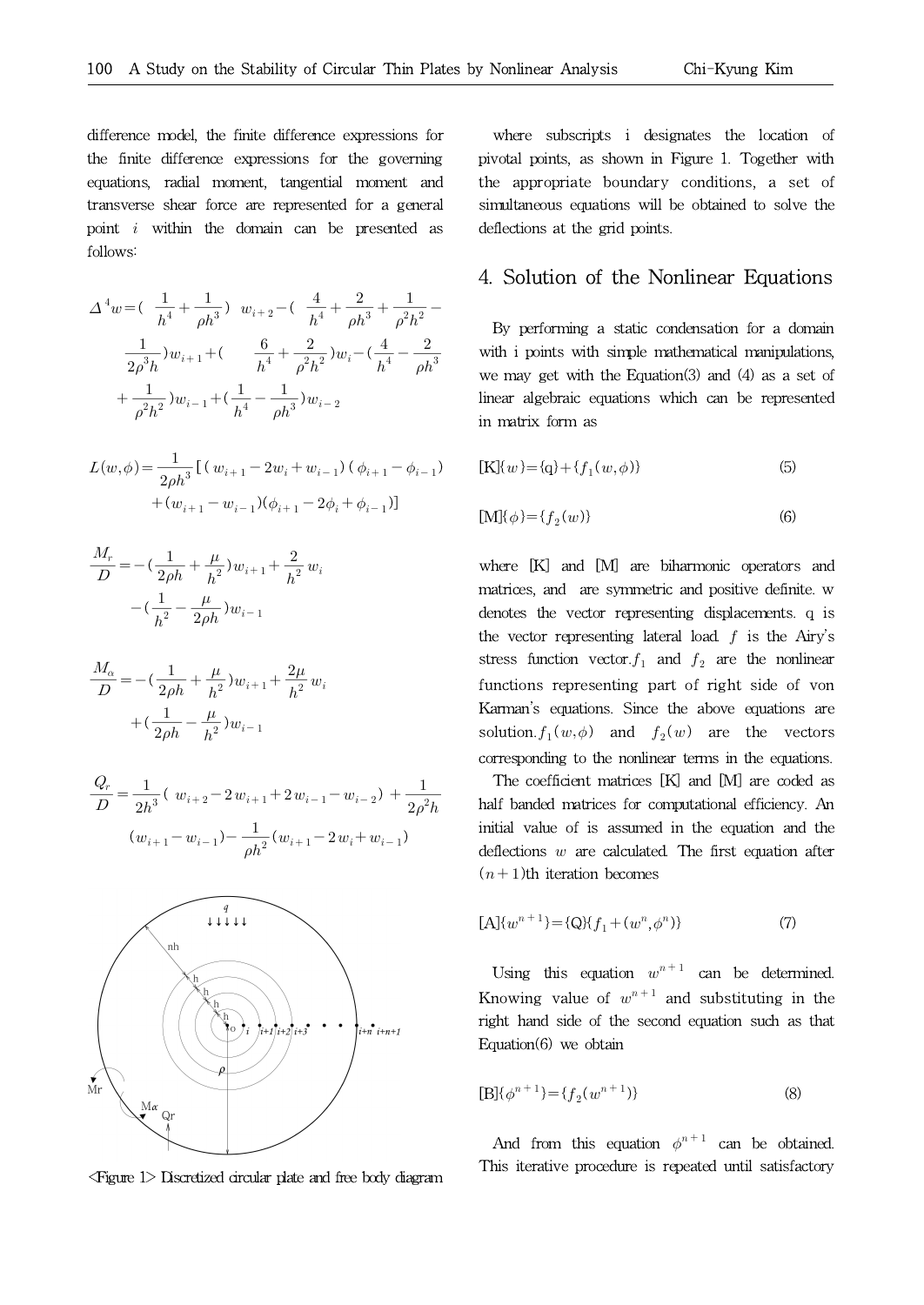convergence is achieved in the maximum values of deflection and Airy's functions in the plate. The iterative method developed by Vallabhan using a under-relaxation parameter  $\epsilon$  to interpolate values between nth and  $(n+1)$ th iteration<sup>[8]</sup>. This method assures fast convergence. The values obtained in between nth and  $(n+1)$ th iterations are as follows.

$$
w^{n+1} = (1 \cdot 0 - \epsilon)w^n + \epsilon w^{n+1}
$$

$$
\phi^{n+1} = \frac{1}{2}(\phi^n + \phi^{n+1})
$$

where

where  
\n
$$
\epsilon = \frac{0.6}{(w - 1.0)} + 0.05 \quad \text{for} \quad w \ge 1.8
$$
\n
$$
= 0.8 \quad \text{for} \quad w < 1.8
$$
\n
$$
w = \frac{w^{n+1}}{t}
$$

For the solution technique the procedures during a typical load increment can be summarized. First, assume initial values of w and  $\phi$ . Let  $w^n$  and  $\phi^n$ be the value for the *n*-th iteration. Use  $w^n$  and  $\phi^n$ to determine the values of the vector  $f_1(w^n, \phi^n)$  in Equation(5). Solve for  $w^{n+1}$  and use  $w^{n+1}$  to obtain the value of vector  $f_2(w)$  in Equation(6). Solve for  $\phi^{n+1}$ . Check the convergence and repeat for  $w^n$  and  $\phi^n$  and continue through steps, if the results are not satisfied. The cycling is terminated when the nodal displacement reach sufficiently small values. If this is not achieved in a predetermined number of iterations, collapse conditions are deemed and the process is stopped.

#### 5. Numerical Implementation

To investigate the validity of the proposed procedure, a distinct problem pertaining to circular plate is considered. As an example, a monolithic plate of size of radius  $\rho = 8m$  is considered. The whole plate circumference edge is simply supported.

The plate is subjected in a state of uniformly

distributed load with increasing of  $0.5kN/m^2$ . In this case Poisson's ratio  $\mu$  and elastic modulus  $E$  are taken to be 0.15 and 20GPa. The plate has 8 divisions in the direction of radius.

The displacement distributions at various loads  $(q=2,4,6,8kN/m^2)$ are shown in Figure 2. This demonstrates the nonlinearity of the displacement patterns and the migration of the maximum displacement from the support towards the center of plate. Figure 3 shows the maximum principal tensile distributions at various loads. For increasing lateral pressures, the maximum principal tensile stress occurs at the center of the plate and migrates toward the corners as the load increases. It was deemed important to describe the locations of the maximum principal tensile stress as it occurs.



<Figure 2> Radial variation of deflection at various loads in the direction of radius



<Figure 3> Maximum principal tensile stress distribution in the direction of radius